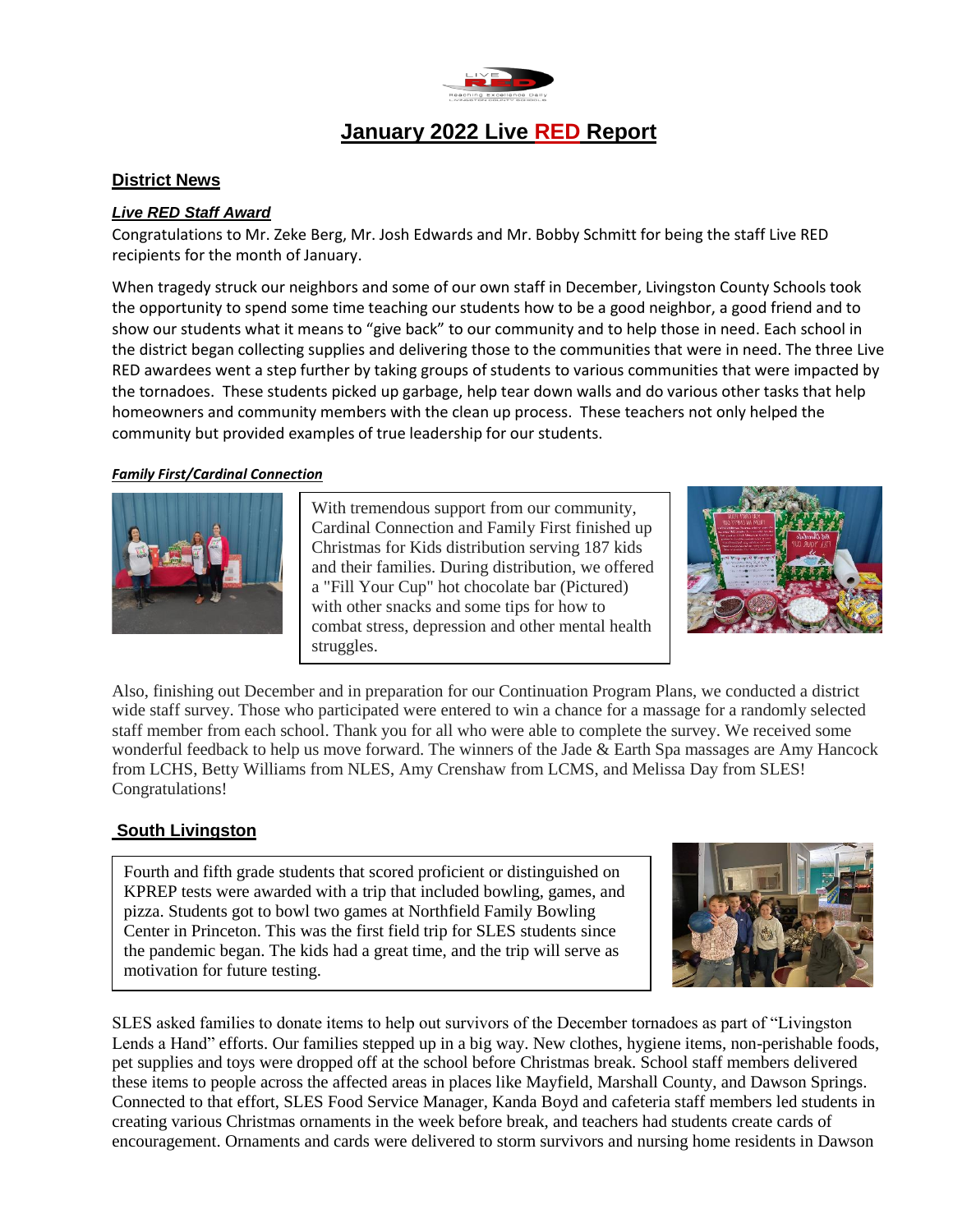

Springs, KY. It just so happened that KY Governor Andy Beshear and Lt. Governor Jacqueline Coleman crossed paths with SLES staff members as deliveries were being made in Dawson Springs. The Lt. Governor personally thanked them for the kindness and selflessness that went with the gesture.

South Livingston Elementary had a great learning experience by performing the musical "The Incredible Reindeer" in a recorded performance setting. This took the efforts of the teachers, Mrs. Deanna Holman running the sound with assistance, Ms. Kayla Hatcher recording and editing the video segments, Mrs. Crystal Gregory helping with acting, and Mr. Johnson getting the overall performance together.



Each had students on technical crew jobs as well. Thank you to all of the faculty, staff, and students, as it was a full crew job. The full performance can be viewed on the South Livingston Elementary School Facebook page.

And from the administration, shoutout to Mr. Johnson for all of his work over the past couple of months. From being the driving force behind a moving Veterans Day program to directing and coming up with Plans A, B, C, & D for "The Incredible Reindeer" to help reduce potential Covid exposures among kids, Mr. Johnson deserves some credit for the work he does in helping our kids and our district shine.

PTO's Santa's Workshop was incredibly successful. Students were able to purchase gifts for family and friends or even reindeer food to help fuel Santa's reindeer as they made their Christmas Eve trip. From parent volunteers, to excellent behavior by students, to the funds raised which will help the school in the future, this endeavor was an example of what PTO contributions to our schools should be about.

### **December Students of the Month:**

K: Jaxon Taylor 1: Cade Williams 2: Shelby Cannon 3: Callie Con 4: Tempie Culver 5: Mia Thompson

### **North Livingston**

NLES received a donation for 6 student keyboards from the LCE Foundation. The addition of these instruments will complete a set of 24 classroom keyboards.

### **LCMS**

Our school teamed up with Helping Hands and our FRYSC team to sponsor a wrapping paper drive to facilitate our Christmas for Kids program. It wasn't the number of rolls of wrapping paper that we went by, but the square footage. Our students brought in over 1,200 square feet of wrapping paper. Our two first period winners are Ms. Brunston and Ms. Hynes, both seventh grade teachers at LCMS. Both classrooms brought in over 400 square feet each earning them a popcorn party later on this month!

Our students also wanted to find a way to give to those who lost so much during the tornados that ripped through our region two weeks prior to Christmas. The students wanted to focus on Dawson Springs and Princeton area. Students and staff brought in over 200 items to be donated to relief efforts in those areas. Our students continued to bring in items over Christmas Break, and after returning January 4, for us to donate another 100 items. When it comes to community service and helping those in need, our students really do have a heart for others!

Students of the Month for December: 6 th – Chloe Case & Landon Johnson 7<sup>th</sup> – Delaney Dunkerson & Bradley Perez 8 th – Tori Ross & Jessie Harris